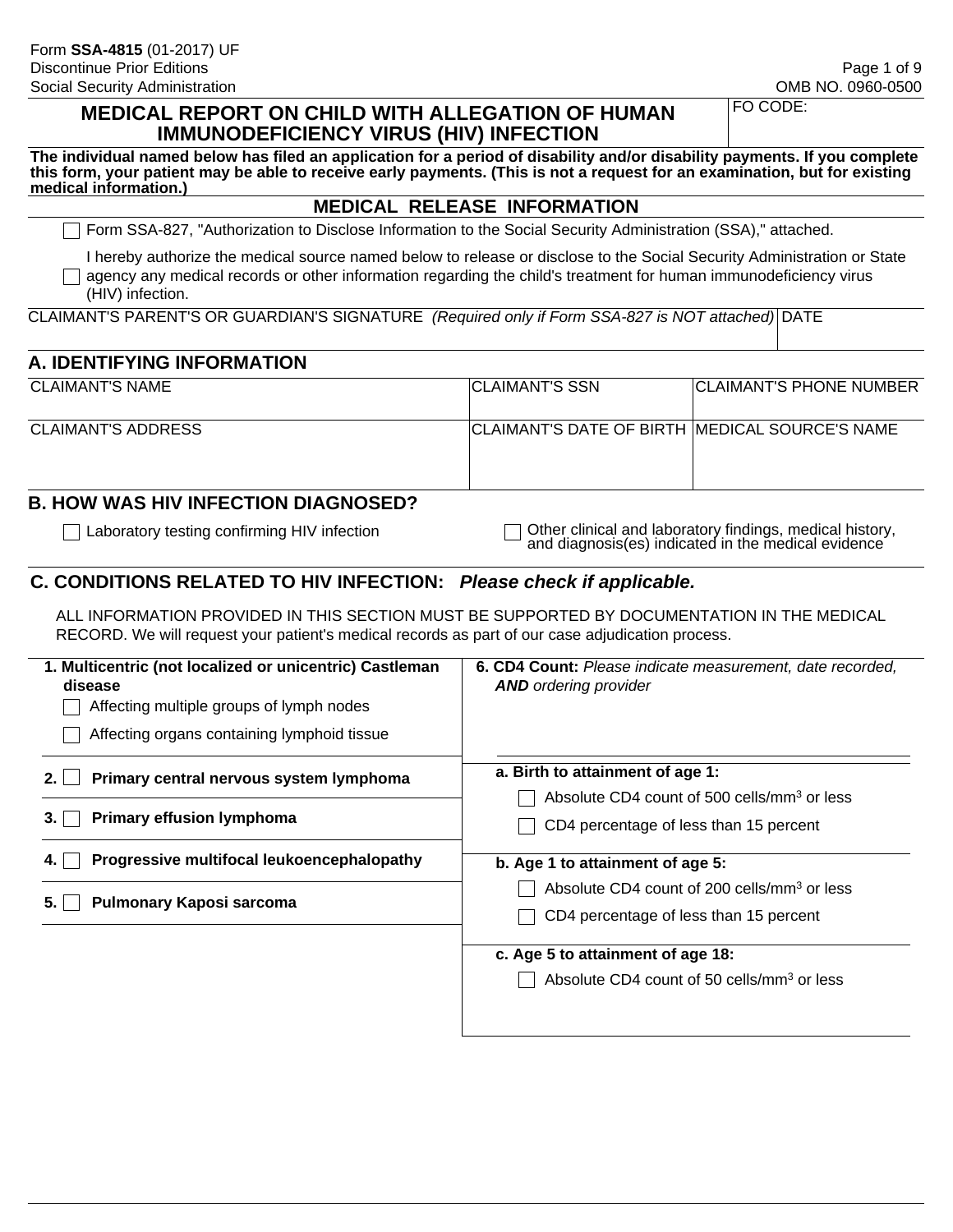**7. Complication(s) of HIV infection requiring at least three hospitalizations within a 12-month period and at least 30 days apart.** Each hospitalization must last at least 48 hours, including hours in a hospital emergency department immediately before the hospitalization. Complications of HIV infection may include infections (common or opportunistic), cancers, and other conditions.

| Complication of HIV Infection | Date of<br>Hospitalization   | Duration        | Name of Hospital           |
|-------------------------------|------------------------------|-----------------|----------------------------|
| Example: Diarrhea             | Example:<br>December 2, 2015 | Example: 2 days | Example: Memorial Hospital |
|                               |                              |                 |                            |
|                               |                              |                 |                            |
|                               |                              |                 |                            |
|                               |                              |                 |                            |

**8. Neurological manifestation of HIV infection** including, but not limited to, HIV encephalopathy or peripheral neuropathy, resulting in one of the following specified impairments. **Either both a and b or a and c are required.**

**a. Neurological manifestation** (please specify):

#### **Resulting in b. or c.**

- **b.** *Each of these items requires two examinations at least 60 days apart. You must check the appropriate impairment and fill out the table indicating the dates of examination*
	- $\Box$  Loss of previously acquired developmental milestones or intellectual ability (including the sudden onset of a new learning disability), documented on two examinations at least 60 days apart
	- $\Box$  Progressive motor dysfunction affecting gait and station or fine and gross motor skills, documented on two examinations at least 60 days apart
	- $\Box$  Microcephaly with head circumference that is less than the third percentile for age, documented on two examinations at least 60 days apart

| DATE OF EXAMINATION | DETAILS (if applicable) | PROVIDER (if other than the person  <br>completing form) |
|---------------------|-------------------------|----------------------------------------------------------|
|                     |                         |                                                          |
|                     |                         |                                                          |

**OR**

**c. Brain atrophy, documented by appropriate medically acceptable imaging** 

| DATE OF IMAGING | DETAILS (if applicable) | <b>IMAGING CENTER</b> |
|-----------------|-------------------------|-----------------------|
|                 |                         |                       |

#### **9. Immune suppression and growth failure. Both a and b are required.**

#### **a. CD4 count:**

From birth to attainment of age 5, CD4 percentage of less than 20 percent Please indicate measurement, date recorded, AND ordering provider

From age 5 to attainment of age 18, absolute CD4 count of less than 200 cells/mm<sup>3</sup> or CD4 percentage of less than 14 percent. Please indicate measurement, date recorded, AND ordering provider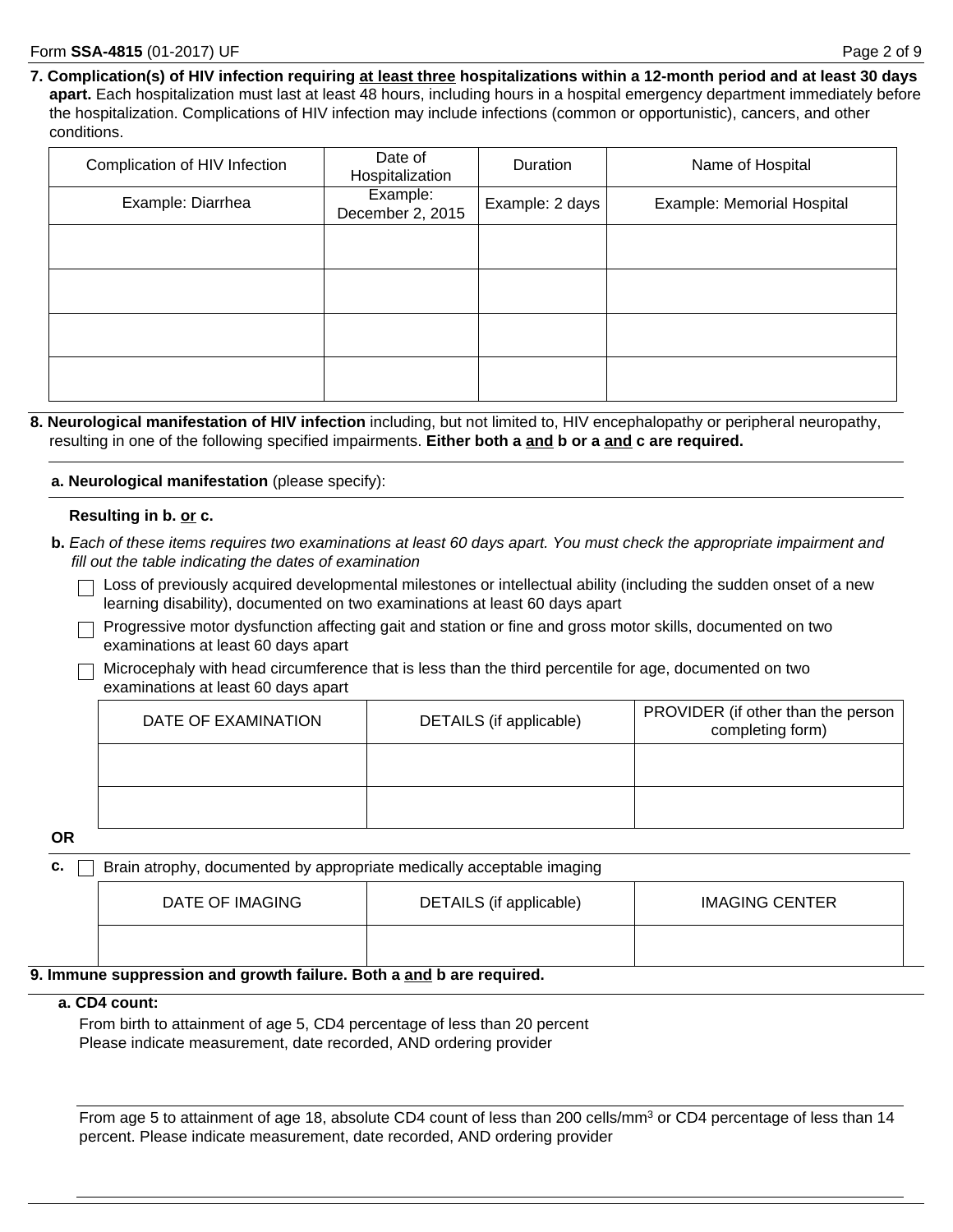#### **b. Growth failure:**

For children from birth to attainment of age 2, three weight-for-length measurements that are:

- Within a consecutive 12-month period; and
- At least 60 days apart; and
- Less than the third percentile on the appropriate weight-for-length table on pages 6-7.

| <b>DATE</b> | <b>LENGTH (cm)</b> | <b>WEIGHT (kg)</b> |
|-------------|--------------------|--------------------|
|             |                    |                    |
|             |                    |                    |
|             |                    |                    |

For children age 2 to attainment of age 18, three BMI-for-age measurements that are:

- Within a consecutive 12-month period; and
- At least 60 days apart; and
- Less than the third percentile on the appropriate BMI-for-age table on pages 8-9.

| <b>DATE</b> | AGE (years and months) | <b>BMI</b> |
|-------------|------------------------|------------|
|             |                        |            |
|             |                        |            |
|             |                        |            |

**D. REMARKS:** *(Please use this space to provide any other comments you wish about your patient.)*

| <b>E. MEDICAL SOURCE'S NAME AND ADDRESS (Print or type)</b> | <b>TELEPHONE NUMBER</b><br>(Include Area Code)<br><b>DATE</b> |
|-------------------------------------------------------------|---------------------------------------------------------------|
|                                                             |                                                               |

I declare under penalty of perjury that I have examined all the information on this form, and on any accompanying statements or forms, and it is true and correct to the best of my knowledge. I understand that anyone who knowingly gives a false statement about a material fact in this information, or causes someone else to do so, commits a crime and may be subject to a fine or imprisonment.

#### **F. SIGNATURE AND TITLE (e.g., physician, R.N.) OF PERSON COMPLETING THIS FORM**

| <b>FOR</b><br><b>OFFICIAL</b> | <b>FIELD OFFICE DISPOSITION:</b>               |
|-------------------------------|------------------------------------------------|
| <b>USE</b><br><b>ONLY</b>     | DISABILITY DETERMINATION SERVICES DISPOSITION: |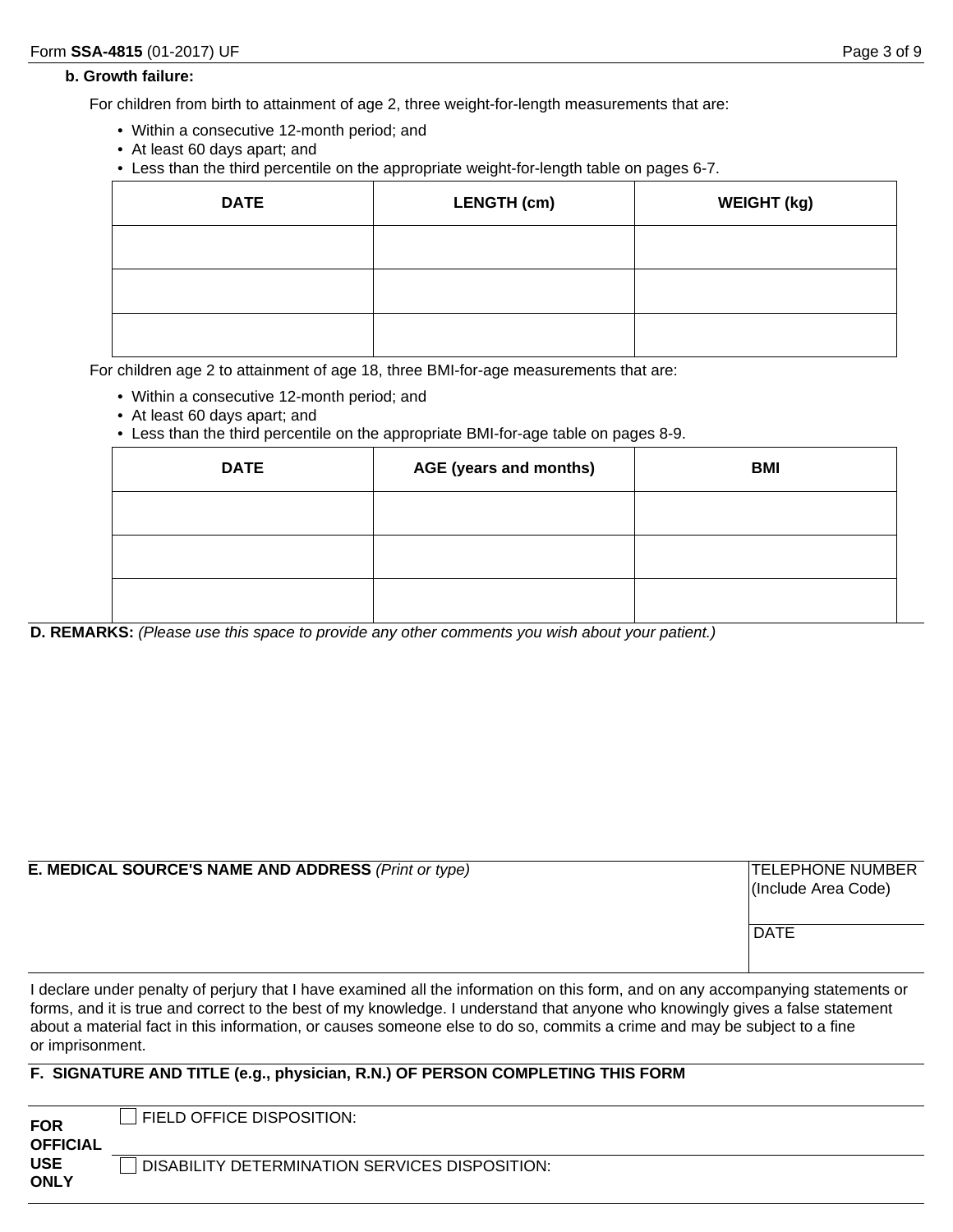## **MEDICAL SOURCE INSTRUCTION SHEET FOR COMPLETION OF ATTACHED SSA-4815 (Medical Report On Child With Allegation Of Human Immunodeficiency Virus (HIV) Infection)**

A claim has been filed for your patient, identified in section A of the attached form, for Supplemental Security Income disability payments based on HIV infection. **MEDICAL SOURCE**: Please detach this instruction sheet and use it to complete the attached form.

#### **1. PURPOSE OF THIS FORM:**

**IF YOU COMPLETE AND RETURN THE ATTACHED FORM PROMPTLY, YOUR PATIENT MAY BE ABLE TO RECEIVE PAYMENTS WHILE WE ARE PROCESSING HIS OR HER CLAIM FOR ONGOING DISABILITY PAYMENTS.** This is not a request for an examination. At this time, we simply need you to fill out this form based on existing medical information. The State Disability Determination Services will contact you later to obtain further evidence needed to process your patient's claim.

### **2. WHO MAY COMPLETE THIS FORM:**

A physician, nurse, or other member of a hospital or clinic staff, who is able to confirm the diagnosis and severity of the HIV disease manifestations based on your records, may complete and sign the form.

### **3. MEDICAL RELEASE:**

An SSA medical release (an SSA-827) signed by your patient's parent or guardian should be attached to the form when you receive it. If the release is not attached, the medical release section on the form itself should be signed by your patient's parent or guardian.

## **4. HOW TO COMPLETE THE FORM:**

- If you receive the form from your patient's parent or guardian and section A has not been completed, please fill in the identifying information about your patient.
- You may not have to complete all of the sections on the form.
- **ALWAYS COMPLETE SECTION B.**
- **COMPLETE SECTION C, IF APPROPRIATE** . If you complete at least one of the items in section C, go to section D.
- **COMPLETE SECTION D IF YOU WISH TO PROVIDE COMMENTS ON YOUR PATIENT'S CONDITION(S).**
- **ALWAYS COMPLETE SECTIONS E AND F. Note:** This form is not complete until it is signed.

#### **5. HOW TO RETURN THE FORM TO US:**

- Mail the completed, signed form, as soon as possible, in the return envelope provided.
- If you received the form from your patient without a return envelope, give the completed, signed form back to your patient's parent or guardian for return to the SSA field office.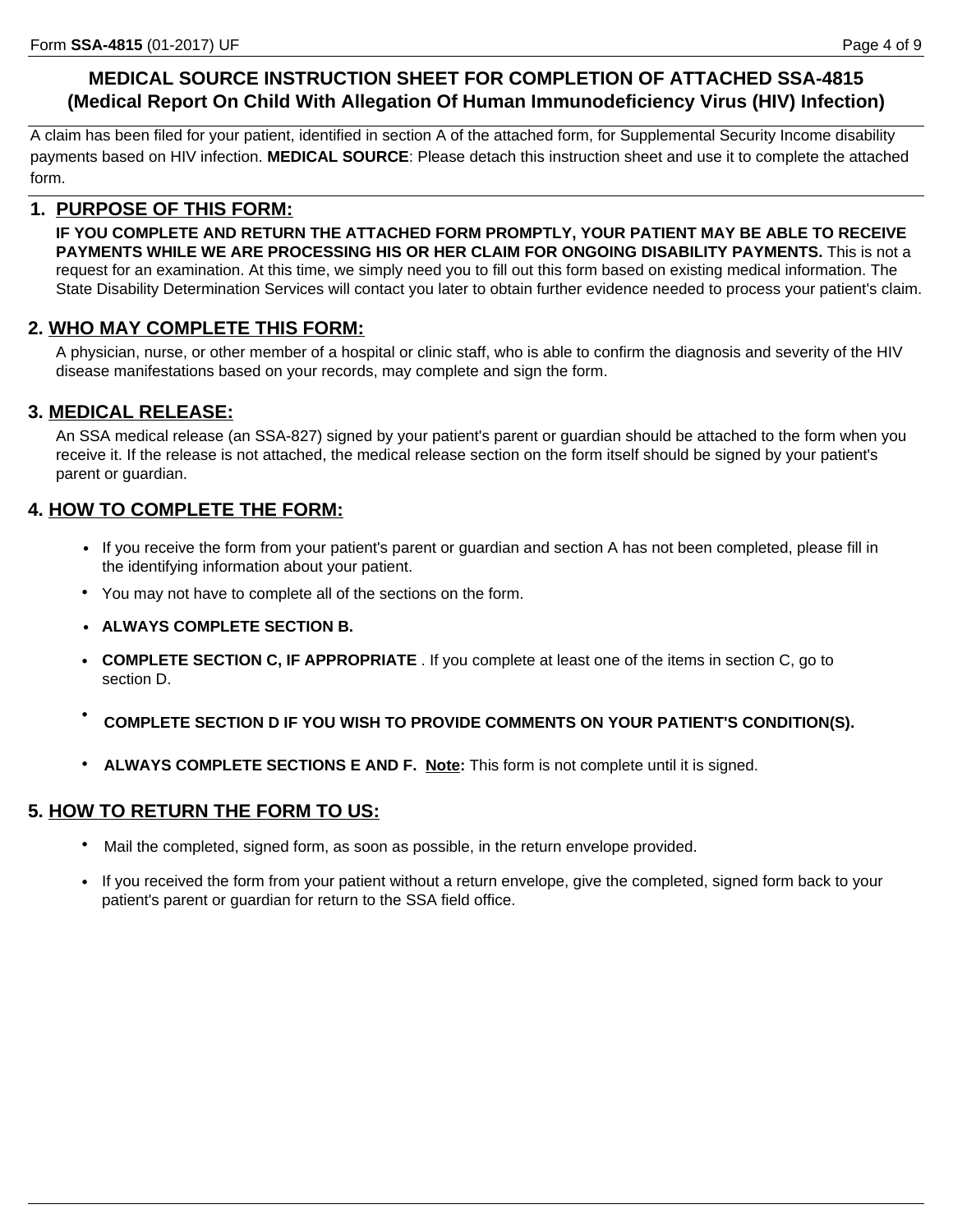## **Privacy Act Statement Collection and Use of Personal Information**

Sections 1614(a)(3), 1631(a)(4), 1631(e)(1), and 1633 of the Social Security Act, as amended, allow us to collect this information. We will use the information you provide to make a determination on the named individual's disability claim.

Furnishing us this information is voluntary. However, failing to provide all or part of the information may prevent us from making an accurate and timely decision on the claim. We rarely use the information you supply for any purpose other than what we state above, however, we may use the information for the administration of our programs, including sharing information:

- 1. To comply with Federal laws requiring the release of information from our records (e.g., to the Government Accountability Office and Department of Veterans Affairs); and,
- 2. To facilitate statistical research, audit, or investigative activities necessary to ensure the integrity and improvement of our programs (e.g., to the Bureau of the Census and to private entities under contract with us).

A list of when we may share your information with others, called routine uses, is available in our Privacy Act System of Records Notices, 60-0103, entitled Supplemental Security Income Record, and Special Veterans Benefits, and 60-0320, entitled Electronic Disability (eDIB) Claim File. Additional information about these and other system of records notices and our programs is available from our Internet website at www.socialsecurity.gov or at your local Social Security office.

We may also use the information you provide in computer matching programs. Matching programs compare our records with records kept by other Federal, State, or local government agencies. Information from these matching programs can be used to establish or verify a person's eligibility for federally funded or administered benefit programs and for repayment of incorrect payments or delinquent debts under these programs.

**Paperwork Reduction Act Statement** - This information collection meets the requirements of 44 U.S.C. § 3507, as amended by section 2 of the Paperwork Reduction Act of 1995. You do not need to answer these questions unless we display a valid Office of Management and Budget (OMB) control number. The OMB control number for this collection is 0960-0500. We estimate that it will take about 8 minutes to read the instructions, gather the facts, and answer the questions. *Send only comments relating to our time estimate above to***:** *SSA*, *6401 Security Blvd, Baltimore, MD 21235-6401.*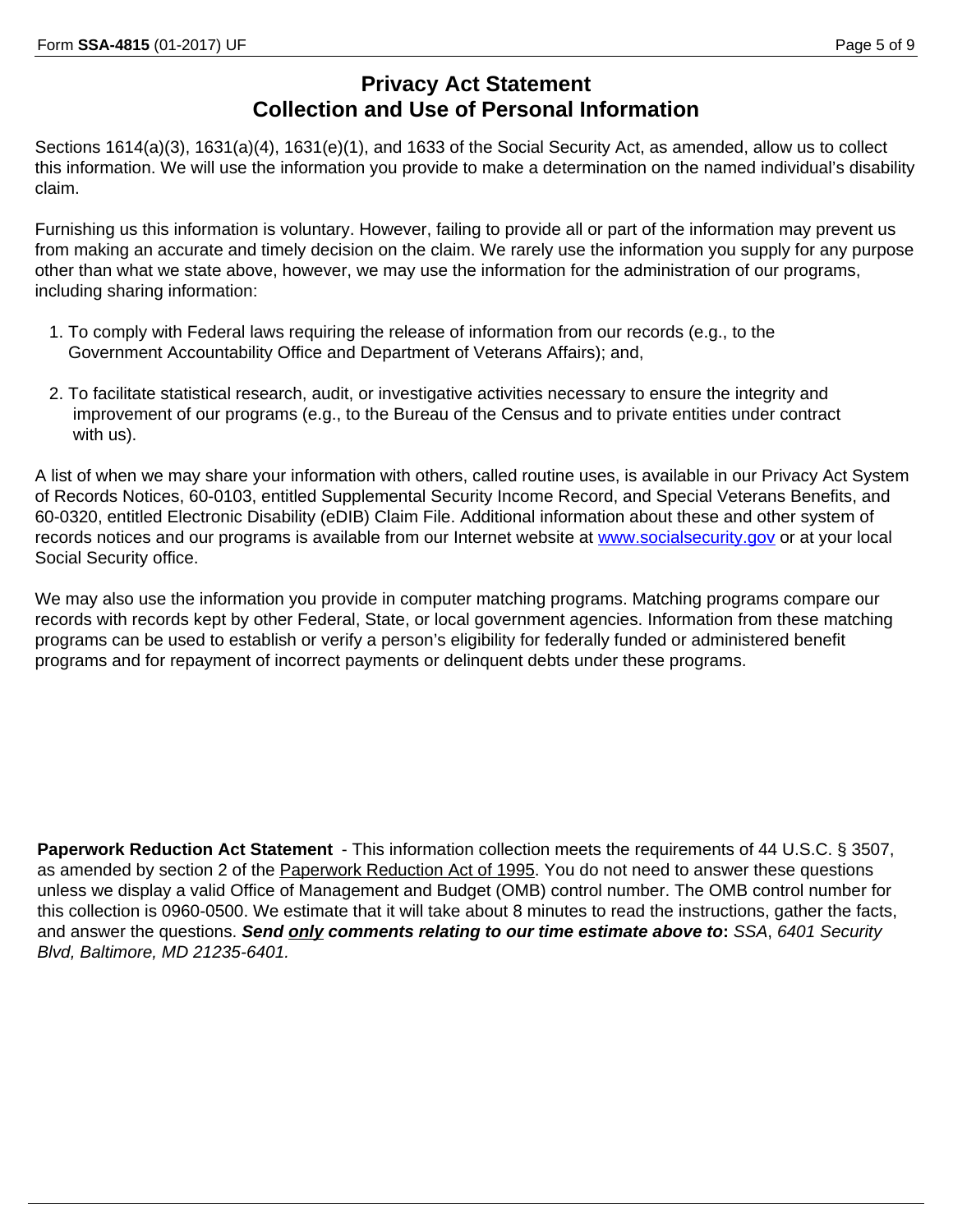### **Table 1 - Males Birth to Attainment of Age 2** - **Third Percentile Values for Weight-for-Length**

| Length<br>(Centimeters) | Weight<br>(Kilograms) |
|-------------------------|-----------------------|
| 45.0                    | 1.597                 |
| 45.5                    | 1.703                 |
| 46.5                    | 1.919                 |
| 47.5                    | 2.139                 |
| 48.5                    | 2.364                 |
| 49.5                    | 2.592                 |
| 50.5                    | 2.824                 |
| 51.5                    | 3.058                 |
| 52.5                    | 3.294                 |
| 53.5                    | 3.532                 |
| 54.5                    | 3.771                 |
| 55.5                    | 4.010                 |
| 56.5                    | 4.250                 |
| 57.5                    | 4.489                 |
| 58.5                    | 4.728                 |
| 59.5                    | 4.966                 |
| 60.5                    | 5.203                 |
| 61.5                    | 5.438                 |
| 62.5                    | 5.671                 |
| 63.5                    | 5.903                 |
| 64.5                    | 6.132                 |
| 65.5                    | 6.359                 |
| 66.5                    | 6.584                 |
| 67.5                    | 6.807                 |
| 68.5                    | 7.027                 |
| 69.5                    | 7.245                 |
| 70.5                    | 7.461                 |
| 71.5                    | 7.674                 |
| 72.5                    | 7.885                 |
| 73.5                    | 8.094                 |

| Length        | Weight      |
|---------------|-------------|
| (Centimeters) | (Kilograms) |
| 74.5          | 8.301       |
| 75.5          | 8.507       |
| 76.5          | 8.710       |
| 77.5          | 8.913       |
| 78.5          | 9.113       |
| 79.5          | 9.313       |
| 80.5          | 9.512       |
| 81.5          | 9.710       |
| 82.5          | 9.907       |
| 83.5          | 10.104      |
| 84.5          | 10.301      |
| 85.5          | 10.499      |
| 86.5          | 10.696      |
| 87.5          | 10.895      |
| 88.5          | 11.095      |
| 89.5          | 11.296      |
| 90.5          | 11.498      |
| 91.5          | 11.703      |
| 92.5          | 11.910      |
| 93.5          | 12.119      |
| 94.5          | 12.331      |
| 95.5          | 12.546      |
| 96.5          | 12.764      |
| 97.5          | 12.987      |
| 98.5          | 13.213      |
| 99.5          | 13.443      |
| 100.5         | 13.678      |
| 101.5         | 13.918      |
| 102.5         | 14.163      |
| 103.5         | 14.413      |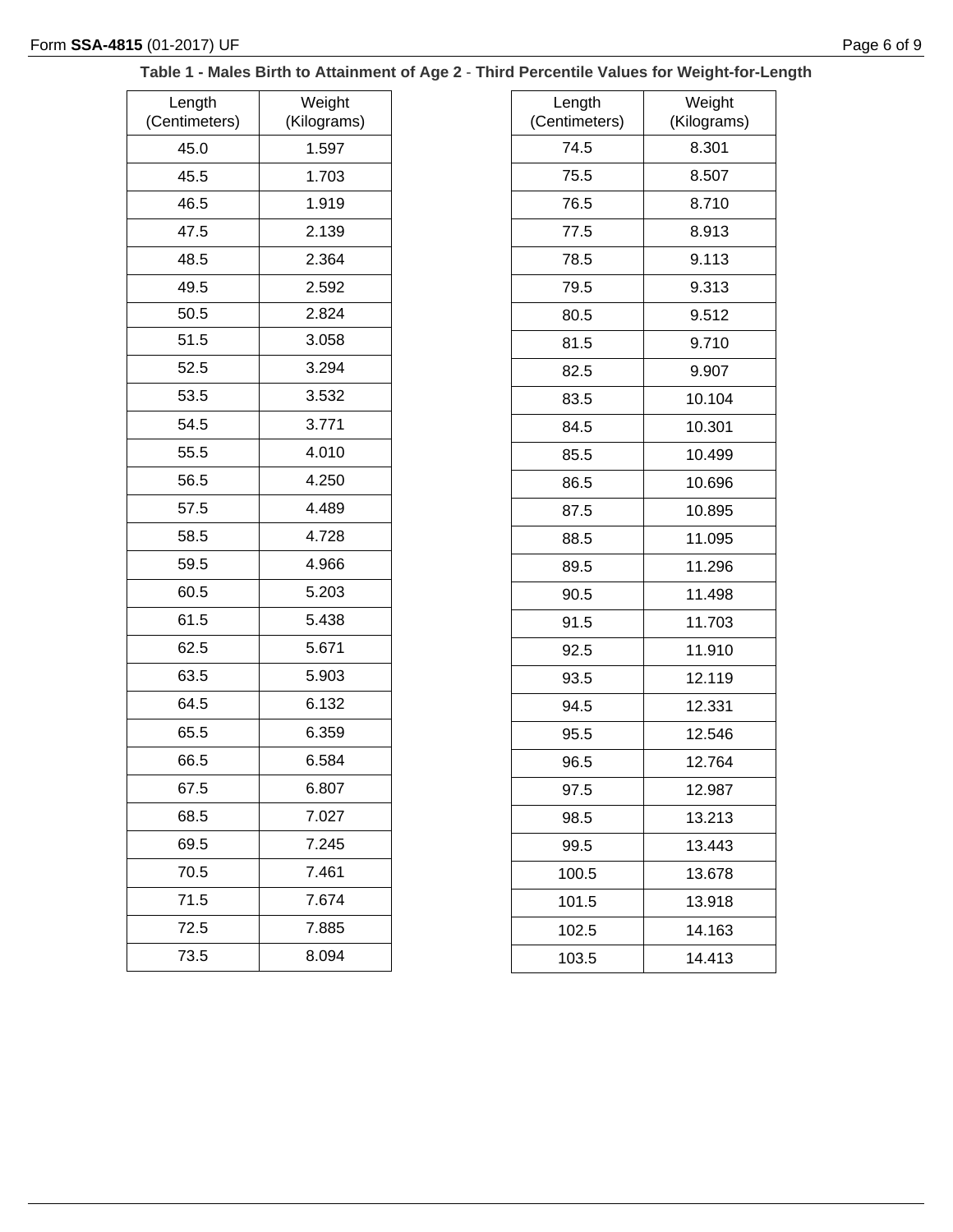### **Table 2 - Females Birth to Attainment of Age 2** - **Third Percentile Values for Weight-for-Length**

| Length<br>(Centimeters) | Weight<br>(Kilograms) |
|-------------------------|-----------------------|
| 45.0                    | 1.613                 |
| 45.5                    | 1.724                 |
| 46.5                    | 1.946                 |
| 47.5                    | 2.171                 |
| 48.5                    | 2.397                 |
| 49.5                    | 2.624                 |
| 50.5                    | 2.852                 |
| 51.5                    | 3.081                 |
| 52.5                    | 3.310                 |
| 53.5                    | 3.538                 |
| 54.5                    | 3.767                 |
| 55.5                    | 3.994                 |
| 56.5                    | 4.220                 |
| 57.5                    | 4.445                 |
| 58.5                    | 4.669                 |
| 59.5                    | 4.892                 |
| 60.5                    | 5.113                 |
| 61.5                    | 5.333                 |
| 62.5                    | 5.552                 |
| 63.5                    | 5.769                 |
| 64.5                    | 5.985                 |
| 65.5                    | 6.200                 |
| 66.5                    | 6.413                 |
| 67.5                    | 6.625                 |
| 68.5                    | 6.836                 |
| 69.5                    | 7.046                 |
| 70.5                    | 7.254                 |
| 71.5                    | 7.461                 |
| 72.5                    | 7.667                 |
| 73.5                    | 7.871                 |

| Length        | Weight      |
|---------------|-------------|
| (Centimeters) | (Kilograms) |
| 74.5          | 8.075       |
| 75.5          | 8.277       |
| 76.5          | 8.479       |
| 77.5          | 8.679       |
| 78.5          | 8.879       |
| 79.5          | 9.078       |
| 80.5          | 9.277       |
| 81.5          | 9.476       |
| 82.5          | 9.674       |
| 83.5          | 9.872       |
| 84.5          | 10.071      |
| 85.5          | 10.270      |
| 86.5          | 10.469      |
| 87.5          | 10.670      |
| 88.5          | 10.871      |
| 89.5          | 11.074      |
| 90.5          | 11.278      |
| 91.5          | 11.484      |
| 92.5          | 11.691      |
| 93.5          | 11.901      |
| 94.5          | 12.112      |
| 95.5          | 12.326      |
| 96.5          | 12.541      |
| 97.5          | 12.760      |
| 98.5          | 12.981      |
| 99.5          | 13.205      |
| 100.5         | 13.431      |
| 101.5         | 13.661      |
| 102.5         | 13.895      |
| 103.5         | 14.132      |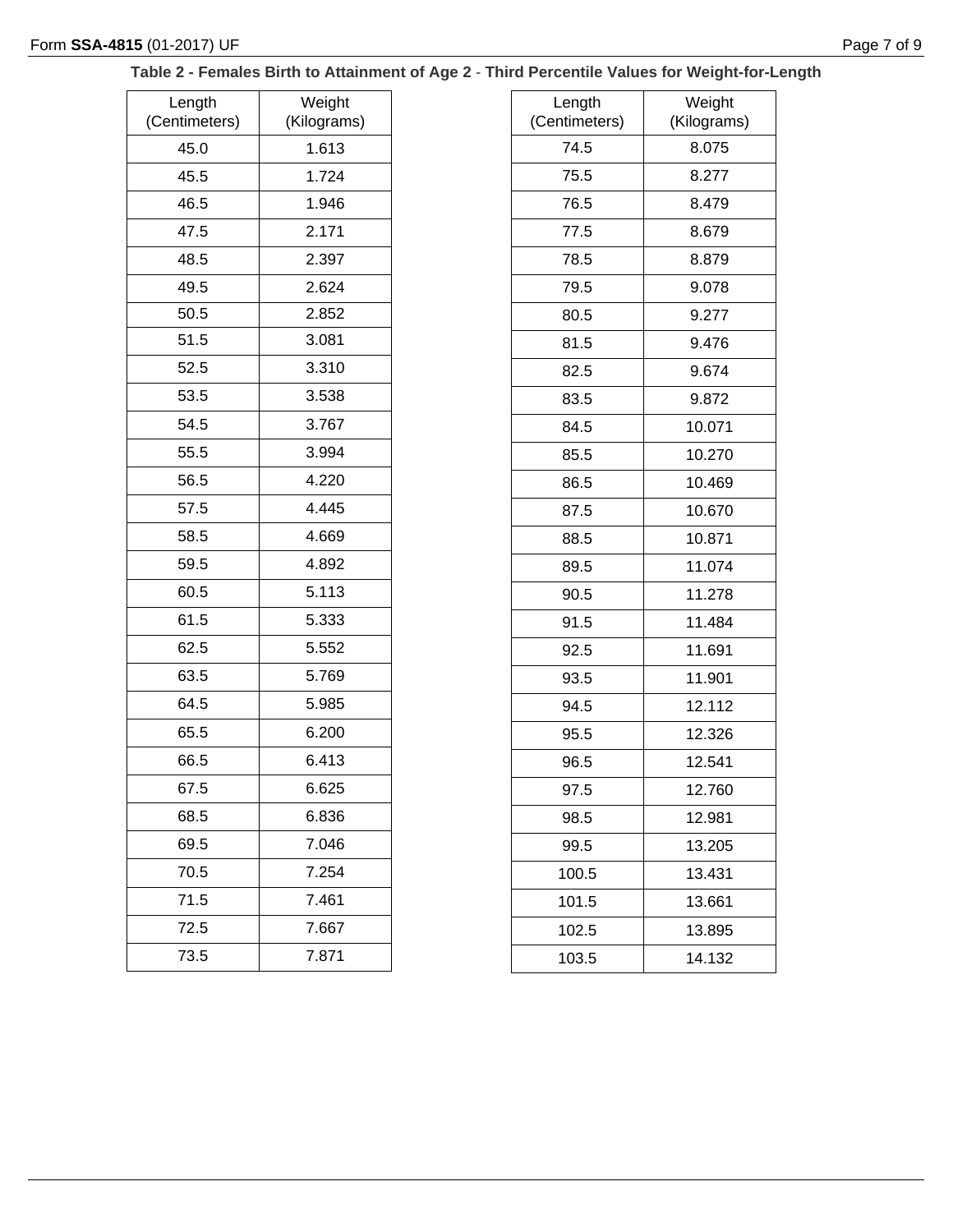# **Table 3 - Males Age 2 to Attainment of Age 18** - **Third Percentile Values for BMI-for-Age**

| Age<br>(Yrs. and Mos.) | BMI  |
|------------------------|------|
| 2.0 to 2.1             | 14.5 |
| 2.2 to 2.4             | 14.4 |
| 2.5 to 2.7             | 14.3 |
| 2.8 to 2.11            | 14.2 |
| 3.0 to 3.2             | 14.1 |
| 3.3 to 3.6             | 14.0 |
| 3.7 to 3.11            | 13.9 |
| 4.0 to 4.5             | 13.8 |
| 4.6 to 5.0             | 13.7 |
| 5.1 to 6.0             | 13.6 |
| 6.1 to 7.6             | 13.5 |
| 7.7 to 8.6             | 13.6 |
| 8.7 to 9.1             | 13.7 |
| 9.2 to 9.6             | 13.8 |
| 9.7 to 9.11            | 13.9 |
| 10.0 to 10.3           | 14.0 |
| 10.4 to 10.7           | 14.1 |
| 10.8 to 10.10          | 14.2 |
| 10.11 to 11.2          | 14.3 |
| 11.3 to 11.5           | 14.4 |
| 11.6 to 11.8           | 14.5 |
| 11.9 to 11.11          | 14.6 |
| 12.0 to 12.1           | 14.7 |
| 12.2 to 12.4           | 14.8 |
| 12.5 to 12.7           | 14.9 |
| 12.8 to 12.9           | 15.0 |
| 12.10 to 13.0          | 15.1 |

| Age<br>(Yrs. and Mos.) | BMI  |
|------------------------|------|
| 13.1 to 13.2           | 15.2 |
| 13.3 to 13.4           | 15.3 |
| 13.5 to 13.7           | 15.4 |
| 13.8 to 13.9           | 15.5 |
| 13.10 to 13.11         | 15.6 |
| 14.0 to 14.1           | 15.7 |
| 14.2 to 14.4           | 15.8 |
| 14.5 to 14.6           | 15.9 |
| 14.7 to 14.8           | 16.0 |
| 14.9 to 14.10          | 16.1 |
| 14.11 to 15.0          | 16.2 |
| 15.1 to 15.3           | 16.3 |
| 15.4 to 15.5           | 16.4 |
| 15.6 to 15.7           | 16.5 |
| 15.8 to 15.9           | 16.6 |
| 15.10 to 15.11         | 16.7 |
| 16.0 to 16.1           | 16.8 |
| 16.2 to 16.3           | 16.9 |
| 16.4 to 16.5           | 17.0 |
| 16.6 to 16.8           | 17.1 |
| 16.9 to 16.10          | 17.2 |
| 16.11 to 17.0          | 17.3 |
| 17.1 to 17.2           | 17.4 |
| 17.3 to 17.5           | 17.5 |
| 17.6 to 17.7           | 17.6 |
| 17.8 to 17.9           | 17.7 |
| 17.10 to 17.11         | 17.8 |